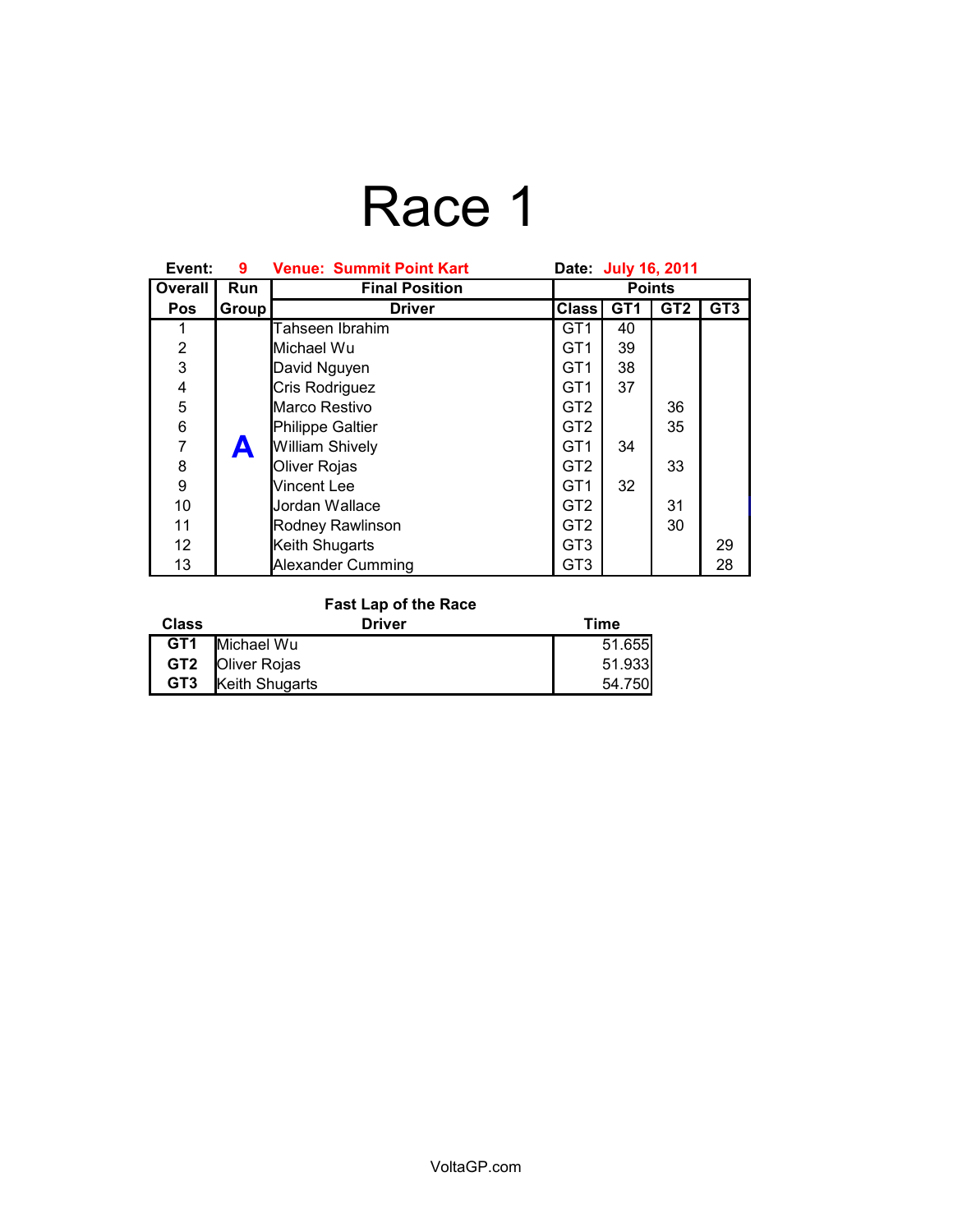# Race 2

| Event:         | 9     | <b>Venue: Summit Point Kart</b> | Date: July 16, 2011 |                 |                 |                 |
|----------------|-------|---------------------------------|---------------------|-----------------|-----------------|-----------------|
| <b>Overall</b> | Run   | <b>Final Position</b>           | <b>Points</b>       |                 |                 |                 |
| <b>Pos</b>     | Group | <b>Driver</b>                   | <b>Class</b>        | GT <sub>1</sub> | GT <sub>2</sub> | GT <sub>3</sub> |
|                |       | Tahseen Ibrahim                 | GT <sub>1</sub>     | 40              |                 |                 |
| $\overline{2}$ |       | David Nguyen                    | GT <sub>1</sub>     | 39              |                 |                 |
| 3              |       | Oliver Rojas                    | GT <sub>2</sub>     |                 | 38              |                 |
| 4              |       | Marco Restivo                   | GT <sub>2</sub>     |                 | 37              |                 |
| 5              |       | Jordan Wallace                  | GT <sub>2</sub>     |                 | 36              |                 |
| 6              |       | <b>Vincent Lee</b>              | GT <sub>1</sub>     | 35              |                 |                 |
| $\overline{7}$ | A     | Michael Wu                      | GT <sub>1</sub>     | 34              |                 |                 |
| 8              |       | Philippe Galtier                | GT <sub>2</sub>     |                 | 33              |                 |
| 9              |       | <b>Rodney Rawlinson</b>         | GT <sub>2</sub>     |                 | 32              |                 |
| 10             |       | <b>William Shively</b>          | GT <sub>1</sub>     | 31              |                 |                 |
| 11             |       | <b>Alexander Cumming</b>        | GT <sub>3</sub>     |                 |                 | 30              |
| 12             |       | Cris Rodriguez                  | GT <sub>1</sub>     | 29              |                 |                 |
| 13             |       | Keith Shugarts                  | GT <sub>3</sub>     |                 |                 | 28              |

#### **Fast Lap of the Race**

| <b>Class</b> | Driver                   | Time   |
|--------------|--------------------------|--------|
|              | <b>GT1</b> David Nguyen  | 51.732 |
|              | <b>GT2</b> Marco Restivo | 51.445 |
| GT3          | Keith Shugarts           | 53.233 |

The actual starting grid was somewhat different due to what is believed to be a software error.